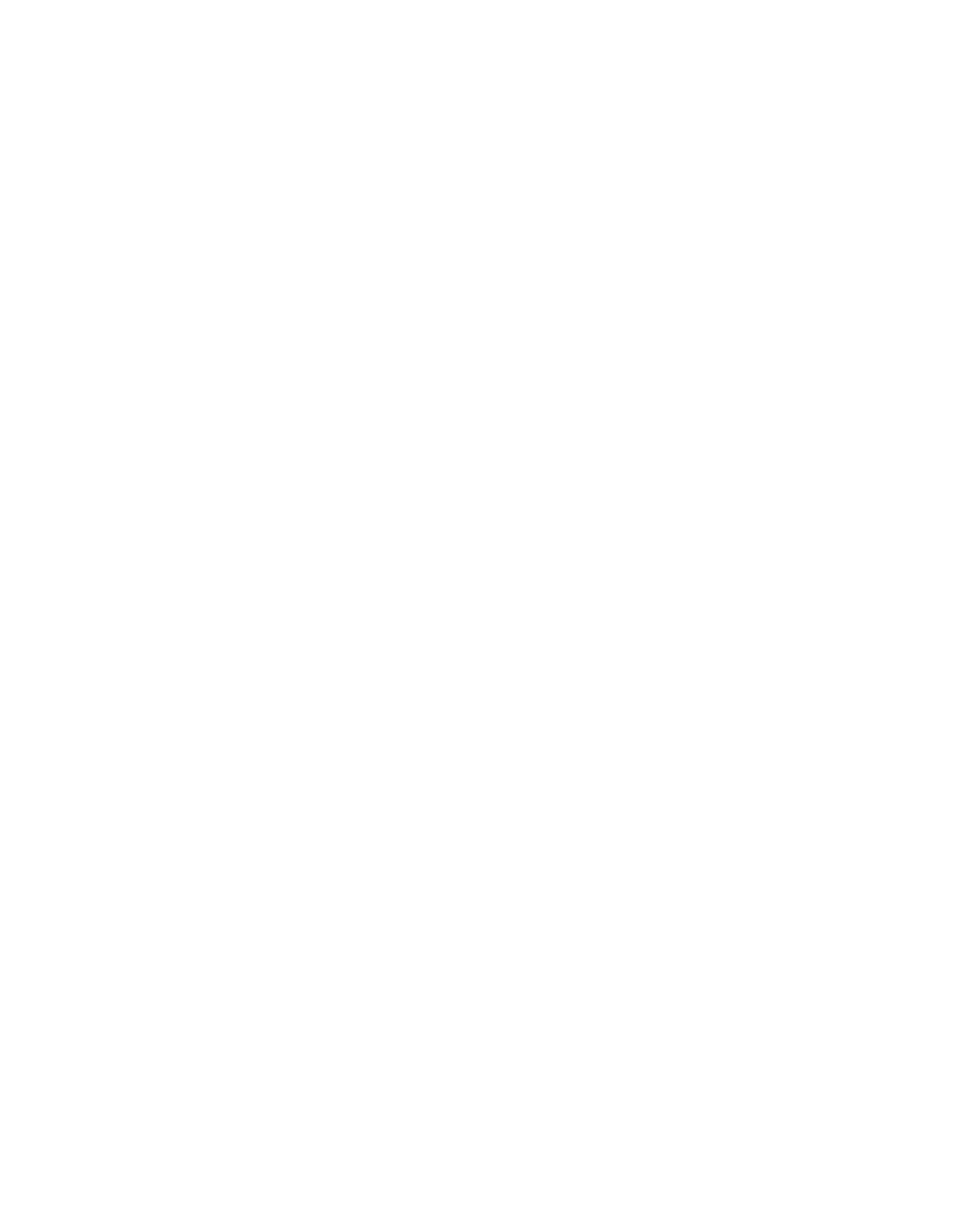# **TABLE OF CONTENTS**

# **Contents**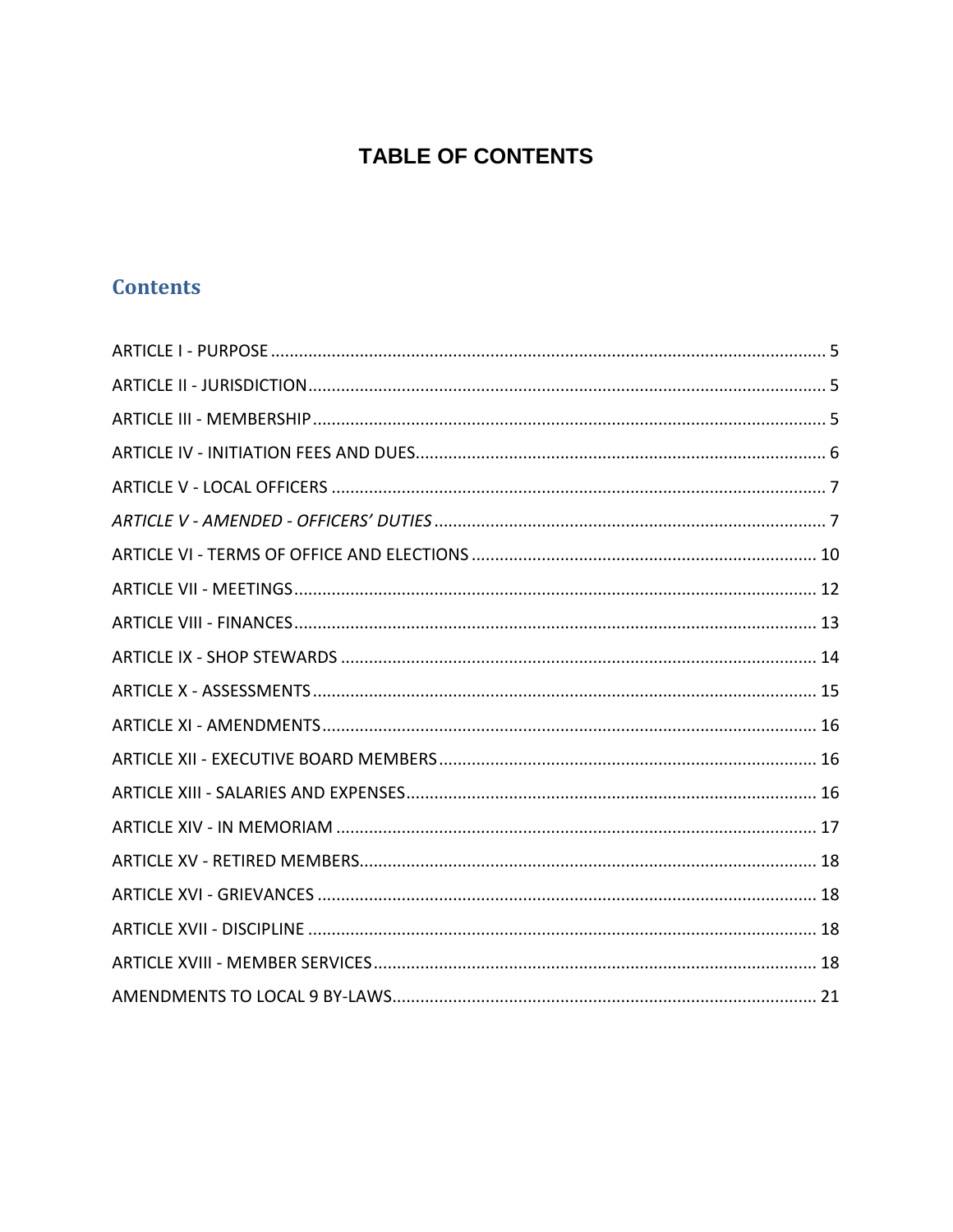# <span id="page-4-0"></span>**ARTICLE I - PURPOSE**

# **Section A**

The purpose of this local shall be to promote and protect the social, physical and economic welfare of its members, to bargain collectively and in good faith with the employers of its members in the best interest of its membership.

No individual local member or group of local members shall bargain outside of the certified bargaining unit.

#### **Section B (20-09-10)**

In accordance with the National Constitution Section 2, the masculine gender, where used in these by-laws, is for convenience only and is not intended to exclude female members from provision herein. Wherever the masculine or singular is used, the same shall be construed as meaning feminine or plural unless otherwise stated.

# <span id="page-4-1"></span>**ARTICLE II - JURISDICTION**

#### **Section A**

Jurisdiction shall be as outlined in Section III of the National Constitution of the Public and Private Workers of Canada.

#### **Section B (9-12-10)**

- a) Local Nine shall be the exclusive bargaining agent for each certified unit under its jurisdiction.
- b) Each certified unit, or unit of Local Nine, shall be that group of members as defined by its negotiated contract with its employer.

# <span id="page-4-2"></span>**ARTICLE III - MEMBERSHIP**

#### **Section A**

Application for membership in a local union shall be made in writing on an approved form and may be accepted from the applicant by a local officer or his designate only.

#### **Section B**

All applications for membership shall be subject to approval by the local union.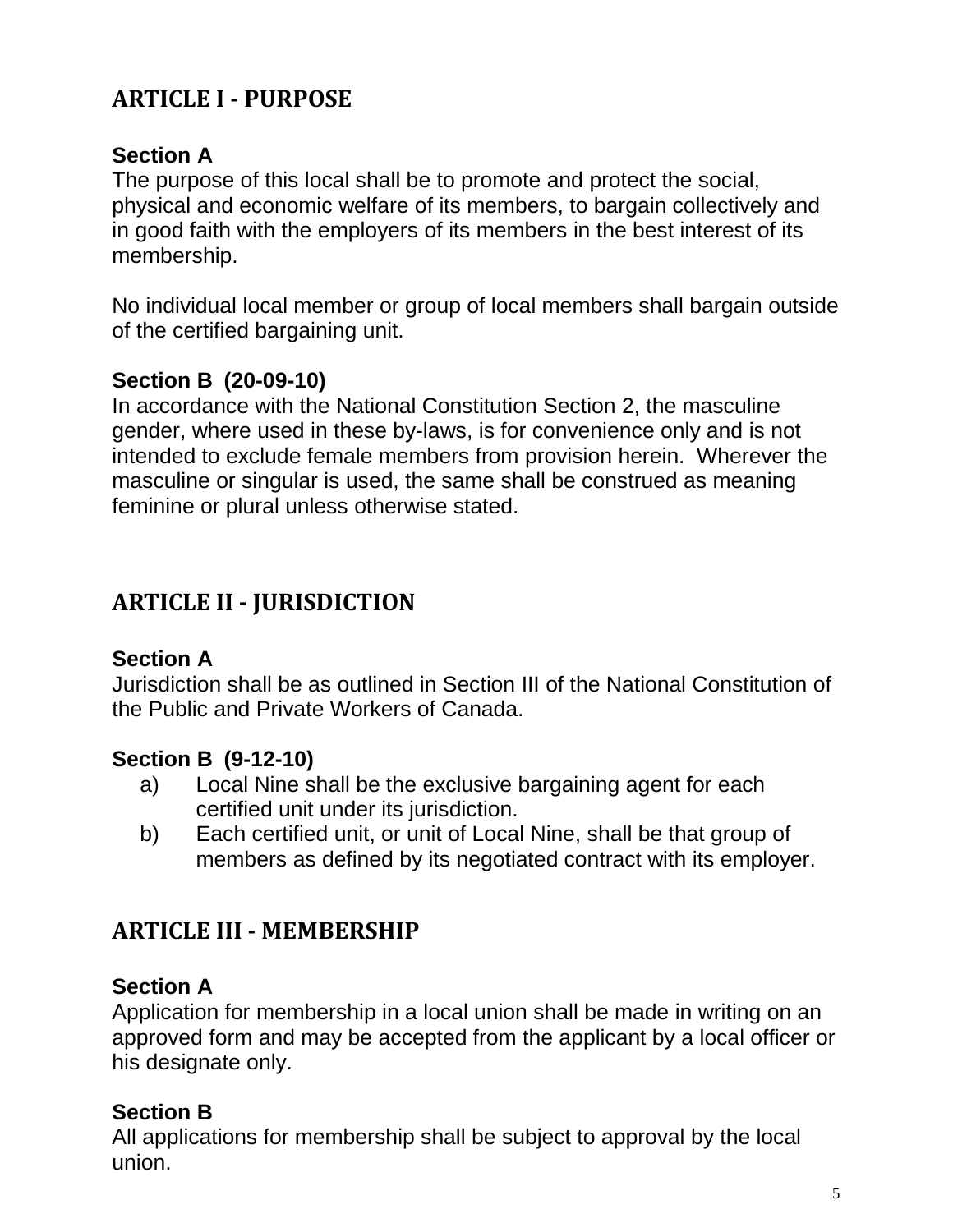# <span id="page-5-0"></span>**ARTICLE IV - INITIATION FEES AND DUES**

# **Section A (2-4-68)**

Prior to certification being granted, initiation fees shall be waived.

# **Section B (10-10-68)**

The initiation fee for new members of a certified unit shall be \$10.00. The initiation fee for new members hired on or after 15 August 1968 shall be \$2.00 upon presentation of a withdrawal card or substantiation of good standing, from any other union.

# **Section C (14-06-07)**

The monthly membership dues of this local shall be 1.4% of gross wages with reimbursement of 1/3 of annual dues paid, to a maximum of \$250.00 to members attending 50% of the available regular scheduled general meetings. However, dues in an uncertified unit shall be \$2.00 per member until the unit is certified.

#### **Section D (10-4-69)**

The monthly membership dues of sub-locals affiliated Local No. 9 shall be \$2.00.

#### **Section E (10-4-69)**

Sub-locals affiliated to Local No. 9 shall maintain a separate financial structure.

# **Section F**

The local union shall have the right to levy on its members, for special purposes, such assessments as may be determined by a two-thirds majority vote of the members at a membership meeting, providing notice of assessment has been posted for at least seven (7) days prior to the vote.

# **Section G**

All fines and assessments shall be charged against members as regular dues and must be paid within the time specified to protect a member's standing. Such assessment must be paid before regular dues can be accepted, and must be enforced as outlined in the labour agreement.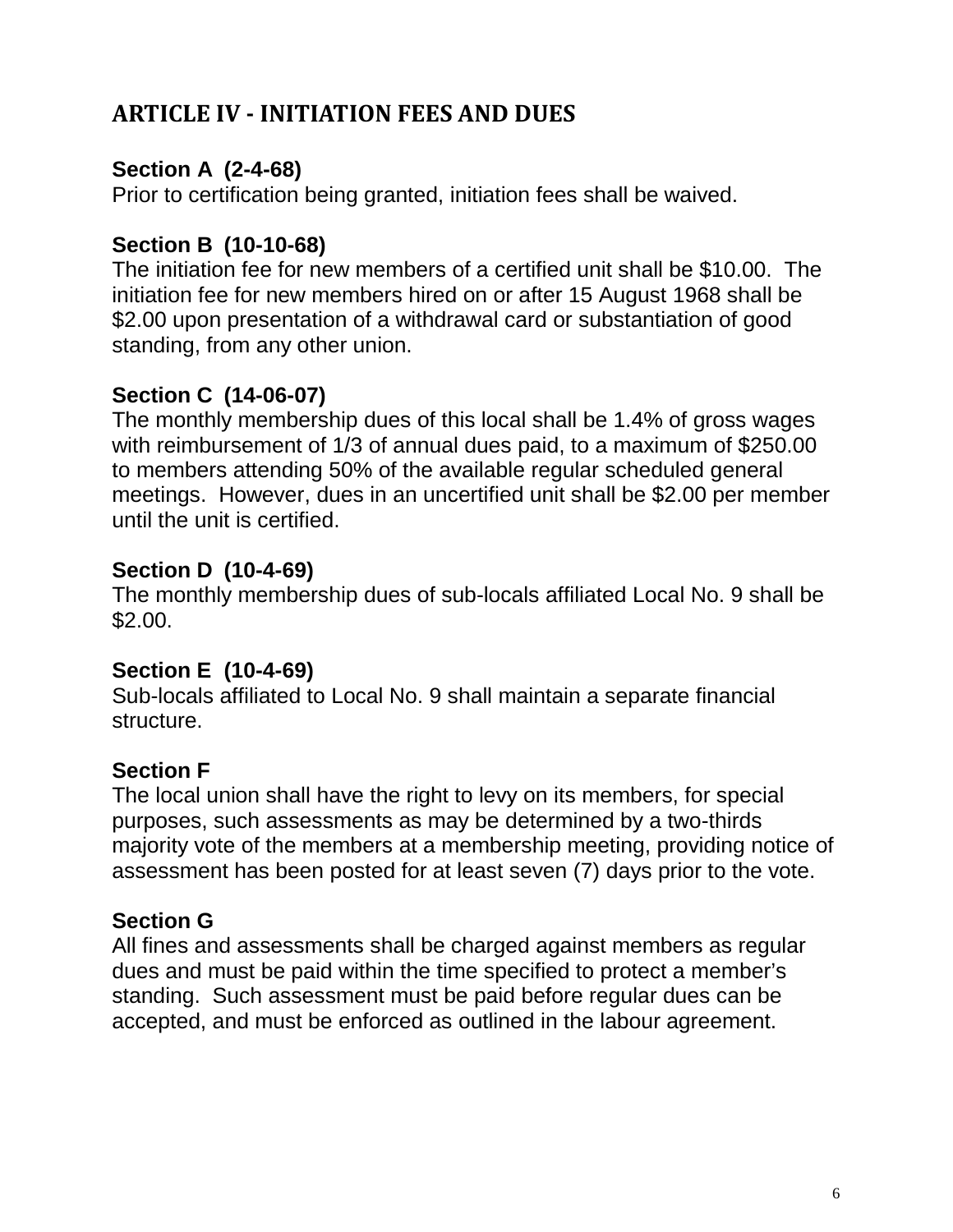# <span id="page-6-0"></span>**ARTICLE V - LOCAL OFFICERS**

#### **Section A (14-6-07)**

The officers of the local shall include the following:

President Vice-President Second Vice-President Recording Secretary Corresponding Secretary Financial Secretary **Treasurer** Four (4) Trustees Two (2) Wardens or Guards

#### **Section B**

The offices of Recording Secretary and Corresponding Secretary may be amalgamated at the Local's discretion.

#### **Section C**

The offices of Financial Secretary and Treasurer may be amalgamated at the Local's discretion.

#### **Section D**

The President shall be a member Ex-Officio of all committees within the local.

# <span id="page-6-1"></span>*ARTICLE V - AMENDED - OFFICERS' DUTIES*

#### **Section A PRESIDENT (09-12-10)**

a) Is the head of the local union with general responsibilities for the activities of Local Nine and shall preside at all meetings unless he has a valid reason and shall see that all other officers perform their duties in a manner satisfactory to the membership. He shall enforce the constitution, laws, rules and customs of the local, decide all questions of order subject to an appeal of the local, cast the deciding vote and to perform such other duties as appertaining to this office or which may, from time to time, be delegated to him by the local. He acts as liaison to all certified units of the Local and represents Local Nine at arbitration cases for the individual certified units. The President shall be the chair of the bargaining committees of all units. The President shall assist the National Office with organizing.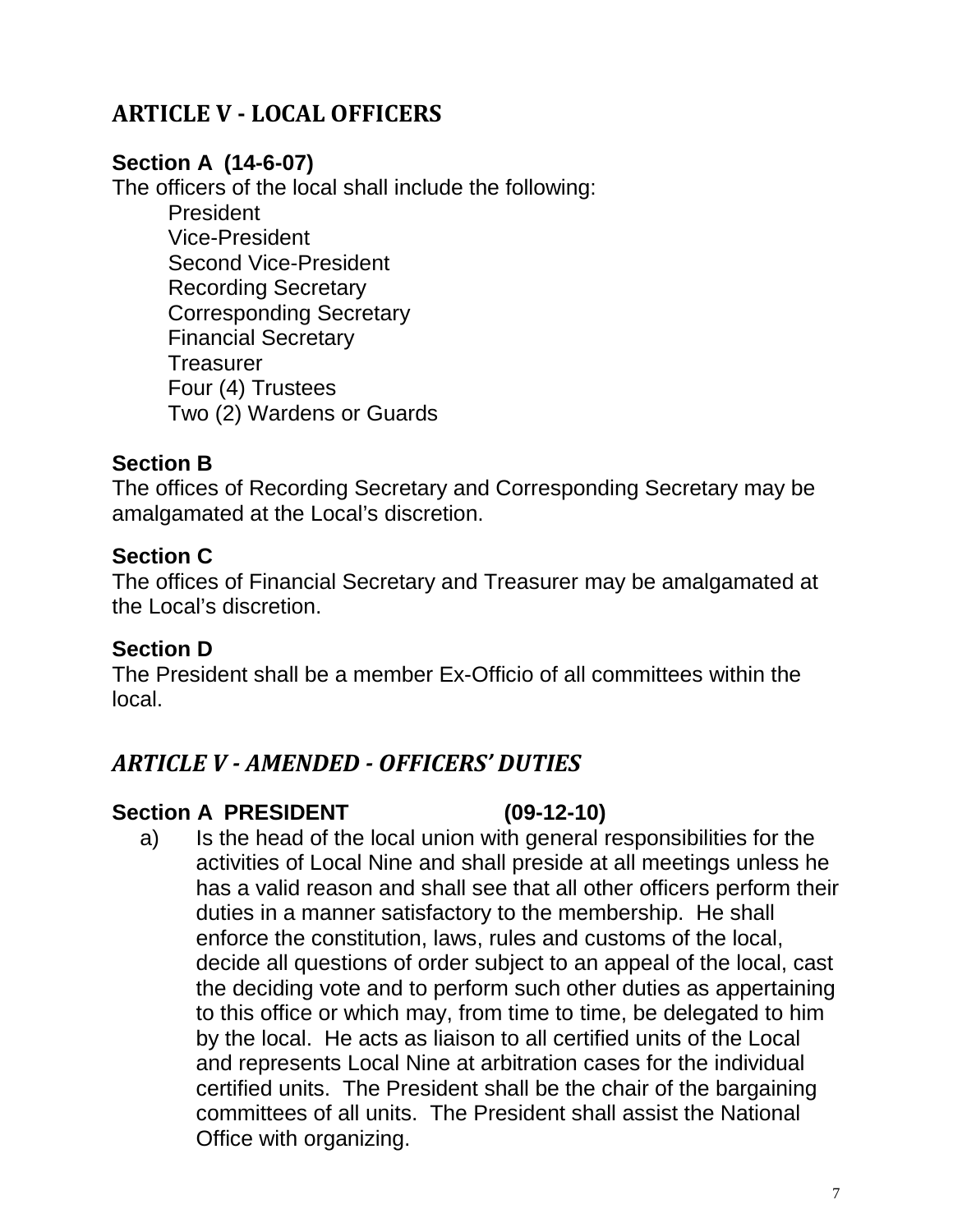#### **Section B FIRST VICE-PRESIDENT**

He shall assist the President in the discharge of his office, fill his place in his absence, and have such other duties as are customarily incident to his office. He shall be Chairman of the Standing Committee.

# **Section C 2ND VICE-PRESIDENT (14-6-07)**

He shall assist the First Vice-President in the discharge of his duties. He shall assist National Office in organizing. He shall also be the chairman of the chemical plant committee.

#### **Section D RECORDING SECRETARY**

He shall keep the minutes of each meeting.

#### **Section E CORRESPONDING SECRETARY** (**9-9-04)**

He shall read all correspondence and documents, issue notices for the calling of meetings, notify the National Secretary Treasurer of all newly elected Officers. He shall keep a file of all correspondence and incoming communications. He shall be responsible for the safe-keeping of the Local's seal and shall insure that it is used only as appropriate. He shall write all correspondence as instructed by the president, Executive Board and Local. In the absence of the president and Vice President, he shall call the meeting to order and a Chairman Pro Tempore shall be elected by the local union. He shall also be the Local Office Manager. He shall serve as the Local's Privacy Officer.

#### **Section F TREASURER (10-2-94)**

He shall receive and be responsible for all incoming monies. He shall be responsible for all outgoing monies. He shall keep a correct account of all monies received and spent. He shall make no disbursements without the approval of the local union. He shall make a monthly financial report and have his ledger audited yearly.

# **Section G FINANCIAL SECRETARY (10-2-94)**

He shall be responsible for keeping a correct financial account of each member, together with name and address of each. He shall report at each meeting, all new members. He shall also keep a correct account of all members in good standing, of all admissions, rejections, deaths, resignations, expulsions, suspensions and withdrawals.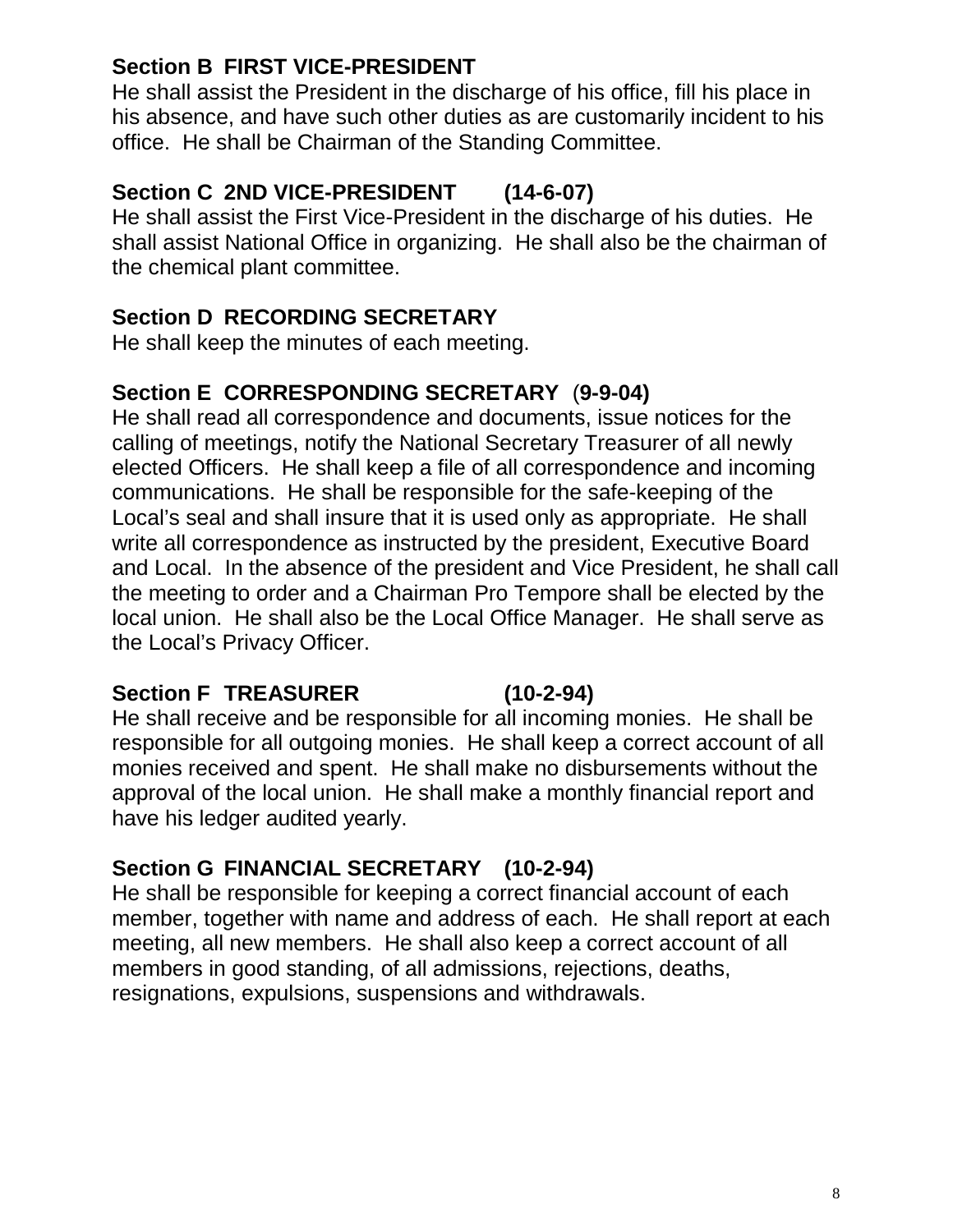# **Section H TRUSTEES (09-12-10)**

- a) **Financial:** Trustees shall have supervision over all funds and property of the local union, subject to such instructions as they may receive from time to time from the local union. They shall see that the signing officers are bonded. They shall see that the Treasurer deposits all monies in such bank that the local union decides and that he also deposits all bonds, notes or other securities in a safety deposit box in said bank. They shall instruct the officers of the bank to pay no money nor cash any bonds, notes or securities on account of the local union except on an order or a cheque signed by the signing officers. They shall examine the bank books monthly and see that all monies have been properly deposited and at the close of each quarter, secure verification by the bank of the entries therein. They shall see that the local union's books are audited annually by a Chartered Accountant or a Certified General Accountant approved by the local union. They shall ensure that any units handling their own monies comply with the above means of supervision and audits.
- b) **Order:** Trustees shall have the power to summon any officer or member to explain the condition of his records or any discrepancy that may appeal therein and any officer or member so summoned shall be required to turn over to the Trustees all papers, records, books and property belonging to the local union demanded by them.
- c) **Elections:** Trustees shall be responsible for the conducting of all elections and referendum balloting at all certified units:
	- 1. At least one trustee or designate, with the assistance of a member of the unit acting as scrutineer, shall be present for such elections. No member running for office will act as scrutineer.
	- 2. Trustees will ensure the list of nominations for that unit's officers are separate from the nominations for the Local's Table Officer positions and ensure the appropriate number of each ballot are printed.
	- 3. With the help of unit scrutineers and/or office staff, Trustees will ensure the voting lists are correct for each unit, and that each member of a unit is accorded a single vote.
	- 4. The Trustees or designates will control the security of the ballot boxes, ballots and voting lists during elections, and lock said boxes.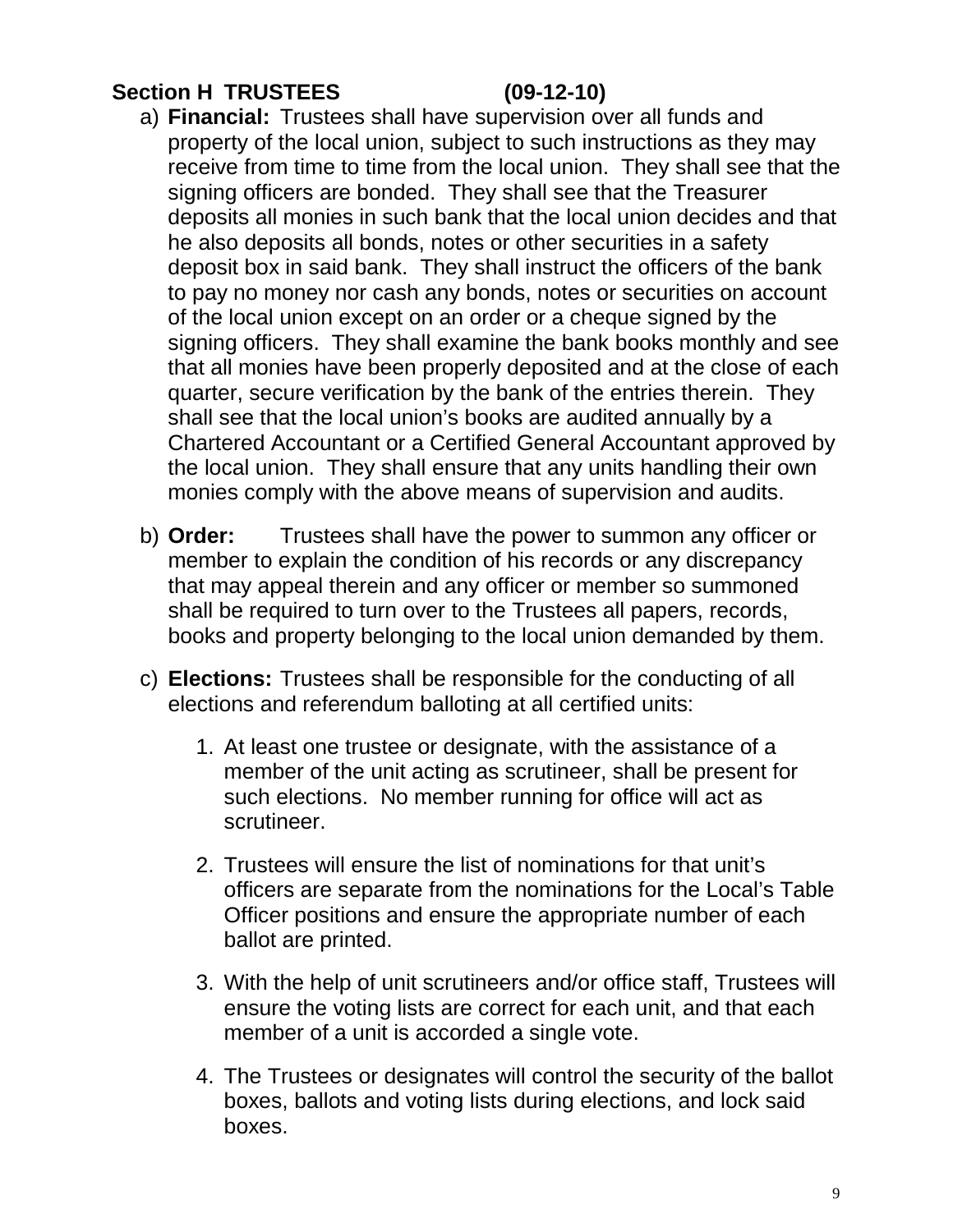# **Section I GUARDS (09-12-10)**

It shall be the duty of the guards to take charge of the doors at meetings to see that all present are entitled to remain, to introduce candidates and attend to visiting members at regular membership meetings. They shall not permit the entrance of any unauthorized person or persons, nor any person under the influence of intoxicating liquor. They shall assist the chairman in preserving order and shall remove from the meeting any person so ordered by the chairman. It is the responsibility of units holding general meetings to have guards for those meetings.

# <span id="page-9-0"></span>**ARTICLE VI - TERMS OF OFFICE AND ELECTIONS**

#### **Section A**

With the exception of the Trustees, all terms of office shall be for a period of one year or until their successors are elected.

# **Section B (09-12-10)**

With the exception of newly organized locals, plants or units, a nominee must have been in good standing for a period of one year immediately preceding acceptance of nomination. Regardless, members running for the position of President or Vice President shall have been members in good standing of a certified unit of Local Nine for a period of at least one year prior to accepting said nomination.

# **Section C (09-12-10)**

Nominations of Local Officers and Pulp Unit Wage Delegates shall commence at the regular monthly meeting in October and close at the regular monthly meeting of the following month. There shall be enough notice given so that any member from a certified unit running for local office has time to post a resume or biography for ten (10) days prior to the election. These should include their names, union experience and place of employment.

# **Section D (09-12-10)**

- 1. Each Unit will elect its own bargaining committee for contract talks with its employer. The President of the Local will act as Chair for that committee and the Unit Chair shall be a member of said committee.
- 2. Unit Wage Delegates will be elected on an as required basis except as in Section C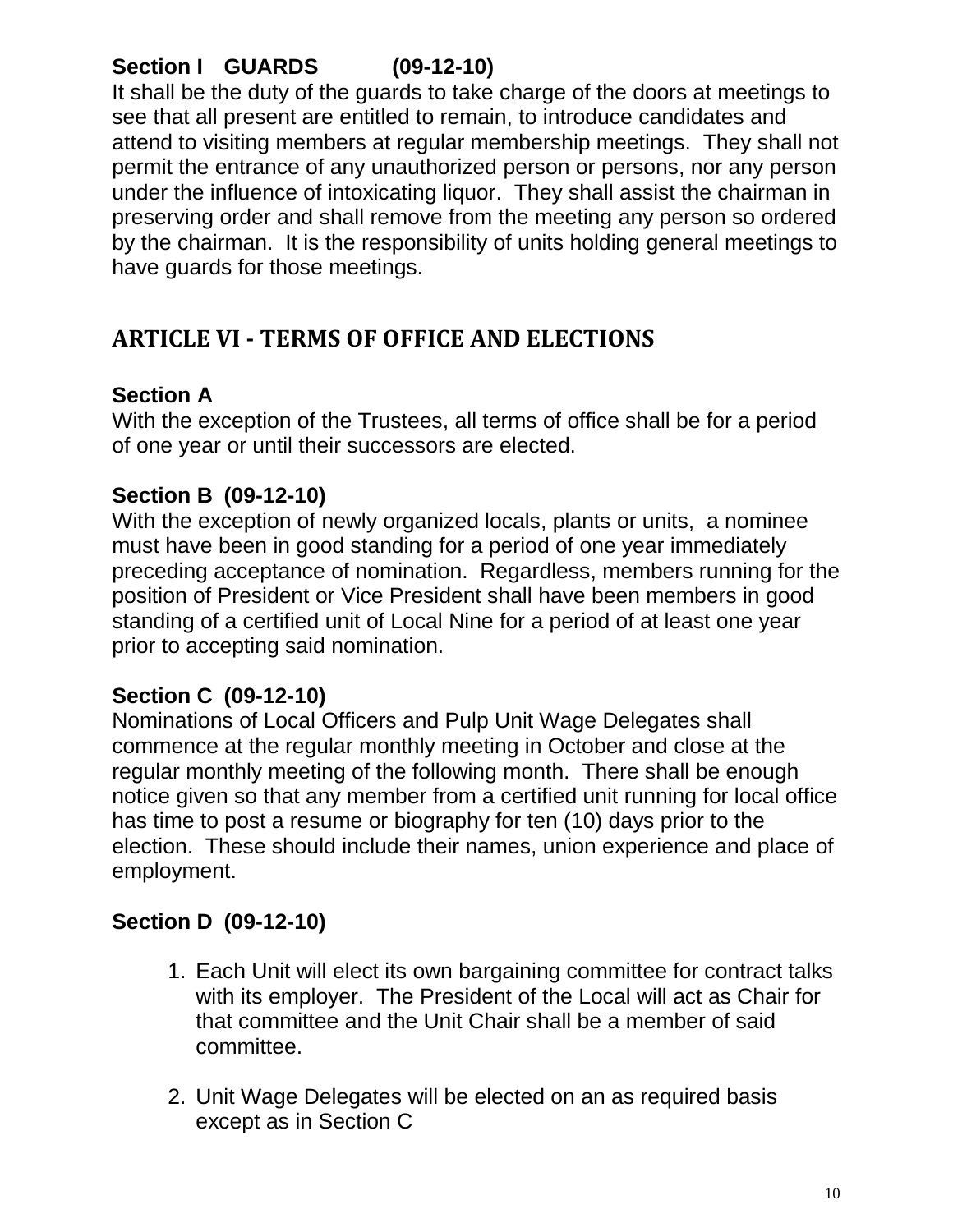# **Section E (09-12-10)**

Elections shall be held by referendum ballot and will be held at the earliest possible date. A minimum of two days and a maximum of four days shall be set aside for balloting within each certified unit. Elections for officers from all units must be completed within three weeks of commencing the vote.

#### **Section F (09-12-10)**

Initially, one Trustee will be elected to serve one year, one Trustee will serve two years, one Trustee to serve three years, and one Trustee to serve four years. Subsequently, one Trustee to be elected each following year for a term of four years. The elected members receiving the greatest plurality in the initial election will serve for the four year term. The elected member receiving the next greatest number of votes will serve the three year term. The elected member receiving the third highest number of votes shall serve the two year term. The elected member receiving the least number of votes shall serve the one year term.

#### **Section G (09-12-10)**

Any executive member who absents himself from three (3) consecutive meetings (executive or general) without reasonable excuse may be suspended or his office declared vacant by the local union.

#### **Section H (09-12-10)**

In the event of a recall, death or resignation of a local officer, his successor shall be elected by a referendum ballot.

#### **Section I (09-12-10)**

Before nomination of absent members can be accepted, signed notice of their willingness to stand for office must be presented to the President.

#### **Section J (09-12-10)**

Committee members will stand for nomination and election at the regular general meeting in January. Interim committee members will be nominated and elected at a regular general meeting.

#### **Section K (09-12-10)**

Members must be in good standing to cast a vote in any election.

#### **Section L (09-12-10)**

Any officer who shall resign, be recalled, or for any reason, cease to hold office, shall immediately upon termination of his position as officer, turn over to the local union all property of the local union in his possession.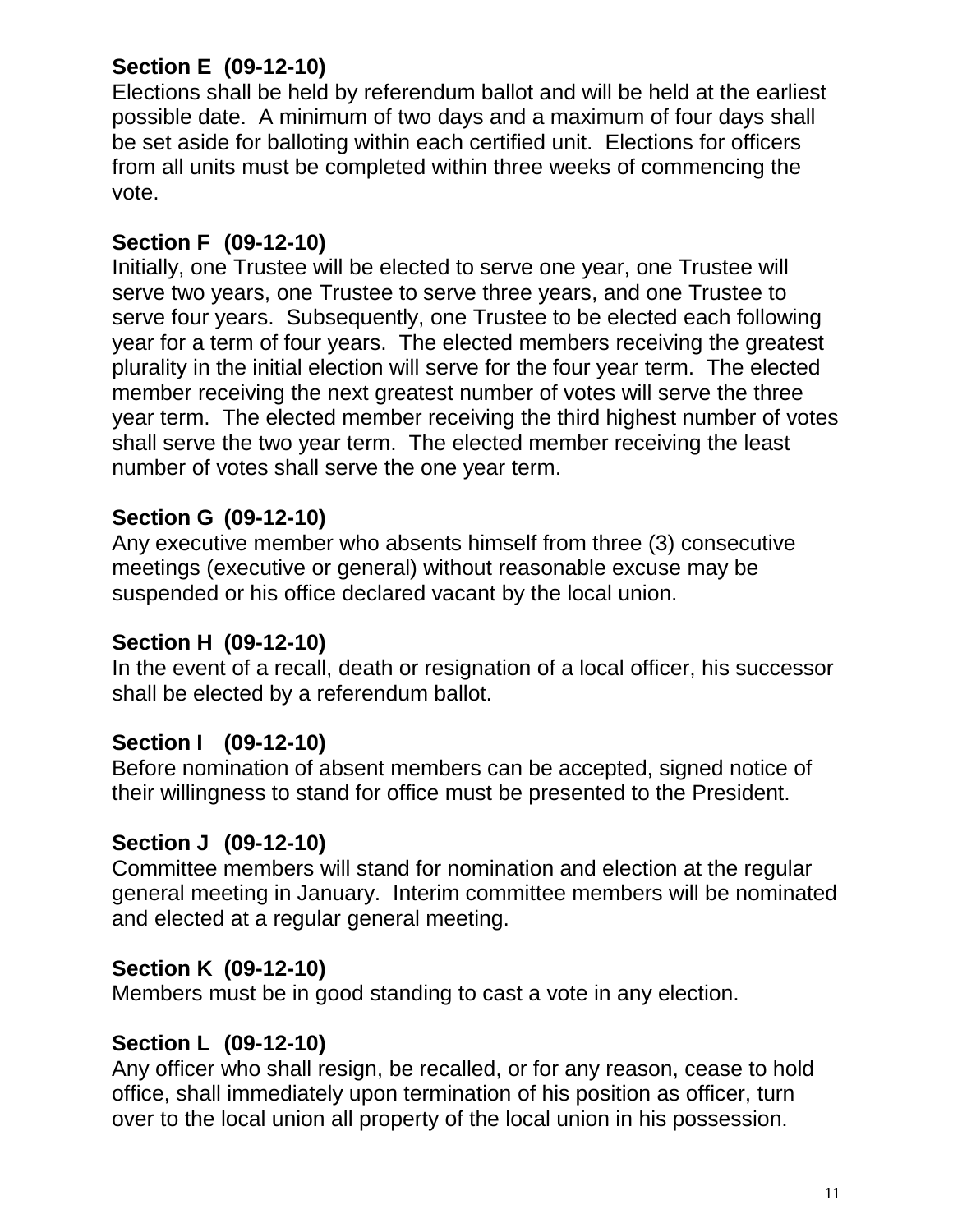# **Section M (10-2-94)**

Terms of office shall commence the first of January for officers of the local and wage delegates, and the first of February for all others.

#### **Section N (09-12-10)**

When appropriate, election polls will be open at the union office, or designated site, for the appropriate hours on election days to ensure members on all shifts are afforded an opportunity to vote.

#### **Section O (09-12-10)**

Advance voting for Local Officers elections shall take place the week prior to the regular elections dates. Advance polls shall be open from 11:00 am to 1:00 pm at the union office or designated site for one (1) day, to be specified on the election notice.

#### **Section P (09-12-10)**

The unit Chair shall appoint a member of the certified unit in good standing as scrutineer for elections within that unit. The appointee shall not be running for office in those elections.

#### **Section Q (12-12-12)**

Each unit of the local shall send one member to the annual convention as an observer unless that unit has a member elected as a convention delegate.

# <span id="page-11-0"></span>**ARTICLE VII - MEETINGS**

#### **Section A**

Regular membership meetings shall be held at least once monthly.

#### **Section B**

A special membership meeting may be called by the President or the local executive or by petition of twenty-five (25) members. Six (6) members of the executive board shall constitute a quorum at any executive board meeting.

#### **Section C (9-4-00)**

Twenty (20) members of the local shall constitute a quorum at any membership meeting.

#### **Section D**

Meetings will be conducted in accordance with Roberts Rules of Order.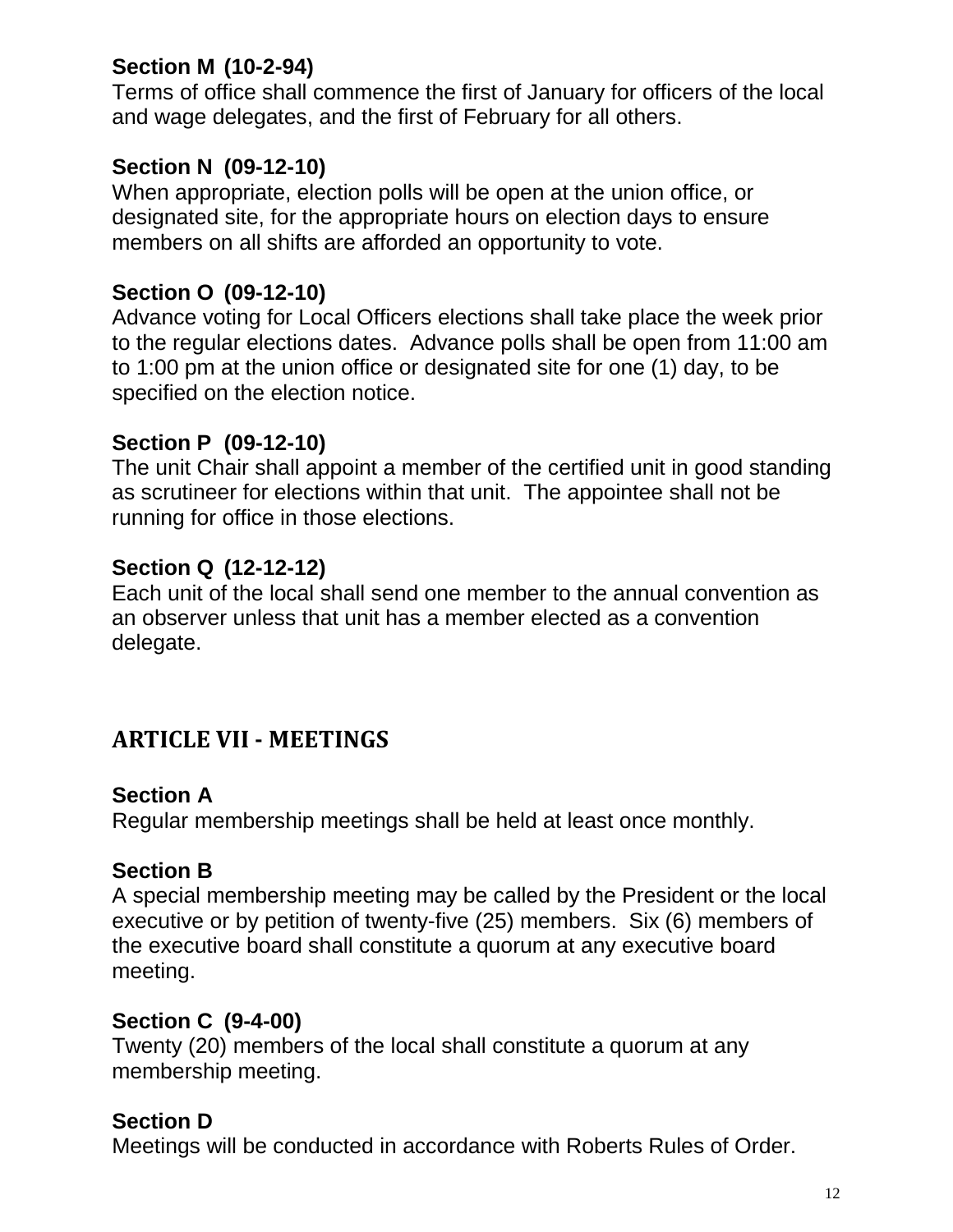# **Section E (12/9/18)**

Regular membership meetings shall be held on the second Wednesday of each month (except under unusual circumstances) beginning at 7:00 p.m. and ending at 9:30 p.m. Meetings may be extended beyond 9:30 p.m. by a majority vote of the members present.

# **Section F**

There shall be a minimum of two (2) executive meetings each month. One executive meeting will be held on the Tuesday prior to the regular general meeting. One executive meeting will be held on the fourth Tuesday of the month.

#### **Section G**

The agenda of regular general meetings, if possible, will be posted in the mills seven (7) days prior to the meetings.

#### **Section H (8-2-01)**

There shall be two (2) meetings per year of the Local Officers, Wage Delegates, Committee Chairs or designates, Chief Shop Steward or Deputy, and National Executive Board Member or alternate.

These meetings shall take place over one (1) full work day and topics discussed shall be the directions, policy and unity of the Local. Other topics will be discussed as deemed necessary.

#### **Section I (10-4-03)**

New members are required to attend a regular general meeting within 90 days of the commencement of their employment.

#### **Section J (10-4-03)**

Attendance at meetings of the local is restricted to members of the local, National Officers as required by the National Constitution and such guests whose admittance has been approved by a majority vote of the members present.

# <span id="page-12-0"></span>**ARTICLE VIII - FINANCES**

#### **Section A (10-5-84)**

The signing officers of the local shall be the President, Vice-President, Financial Secretary and Treasurer. All cheques drawn on the local's account shall be signed by any two (2) of these signing officers.

#### **Section B (10-5-84)**

All signing officers shall be bonded in the amount decided upon by the local union, by a recognized surety company approved by the local union.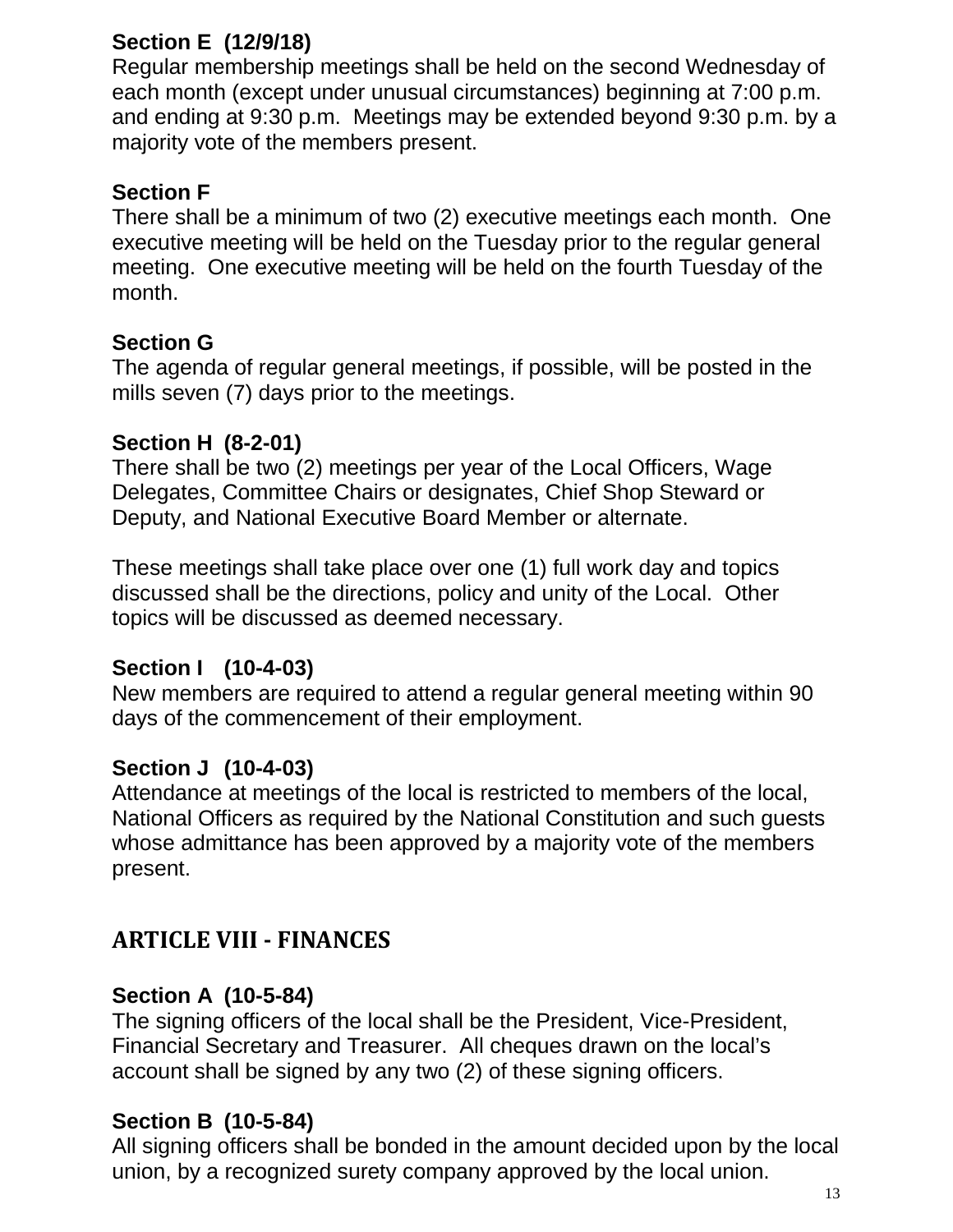# **Section C (12-2-76)**

Each money item in excess of \$1000.00 will be posted in the mills for seven (7) days prior to the regular or special general meeting, at which it will be decided on.

#### **Section D (13-9-01)**

The executive board may authorize payment of all operational expenses of the local but otherwise is restricted to a maximum expenditure of \$1000.00 per month. This amount will be reported at the next general meeting.

#### **Section E**

The President will sanction lost time, per diem, travel expenses, and long distance phone calls between meetings.

# <span id="page-13-0"></span>**ARTICLE IX - SHOP STEWARDS**

#### **Section A**

The local union shall maintain a Shop Steward structure. Every member shall be represented by a Shop Steward to whom he may direct grievances in his department for redress and otherwise seek help that the union may be able to give.

#### **Section B**

Shop Stewards shall be elected, wherever possible by the members they represent.

#### **Section C**

It shall be the responsibility of the executive board to appoint a Shop Steward when a vacancy has been determined and the members concerned have not elected a Shop Steward within fourteen (14) days.

#### **Section D (13-2-86)**

The Shop Stewards will hold regular monthly meetings and in December of each year will elect two assistant Chief Shop Stewards, one from Intercon and one from PG Pulp. The Chief Shop Steward shall be elected by the membership in December.

#### **Section E**

The Shop Stewards will be responsible for signing up all new members in the areas they represent and advise the members on all activities and procedures of the local.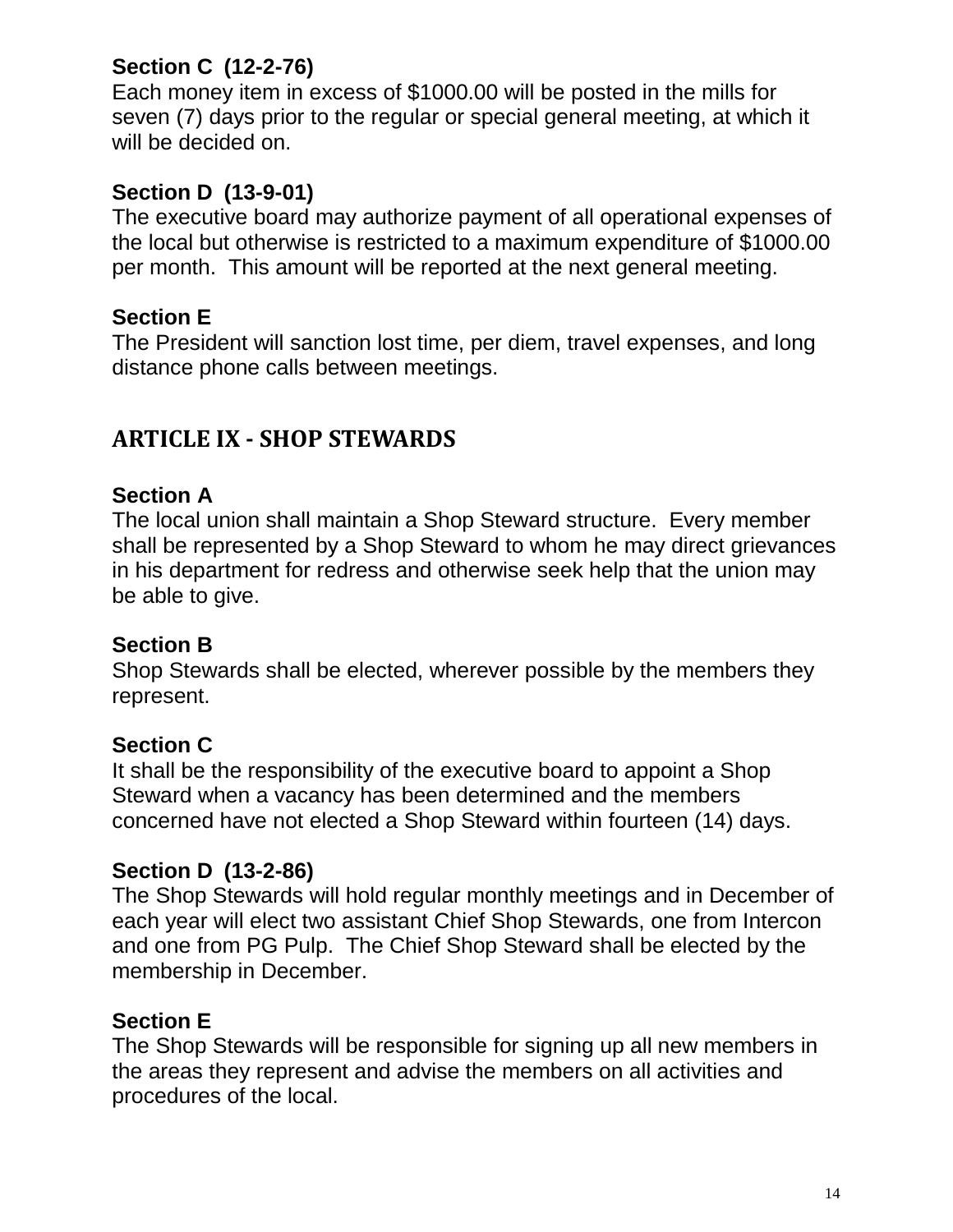#### **Section F**

The Shop Stewards shall have a copy of the National Constitution, Local By-laws, and Joint Labour Agreement at all times and see that there are no violations of any of these.

# **Section G**

No member can hold office of Shop Steward if not in good standing in his local.

#### **Section H**

The Shop Steward may be relieved of his position by the executive board or the Local President for failure to perform his duties subject to approval of the next regular general meeting.

# <span id="page-14-0"></span>**ARTICLE X - ASSESSMENTS (9-12-04)**

#### **Section B (13-5-99)**

The local union shall establish and maintain a separate fund known as the Defence Fund. Revenue from this fund shall be derived by adding one (1) times base rate to the monthly membership dues as set out in Article IV, Section C.

When the Defence Fund reaches \$500,000.00, one (1) times base rate shall be reduced from monthly membership dues until the amount of the fund falls to \$100,000.00, at which time the monthly membership dues shall again be increased by one (1) times base rate until \$500,000.00 is reached.

The local executive board shall be responsible for the administration of the Defence Fund. The amount of assistance payable from the Defence Fund to individual members or locals idled by strike or lockout shall be determined by the local executive board. Monies from the Defence Fund may also be used to maintain the local office during a strike or lockout.

Detailed accounts of all payments made from and to the Defence Fund by the local executive board shall be reported at the regular monthly membership meetings.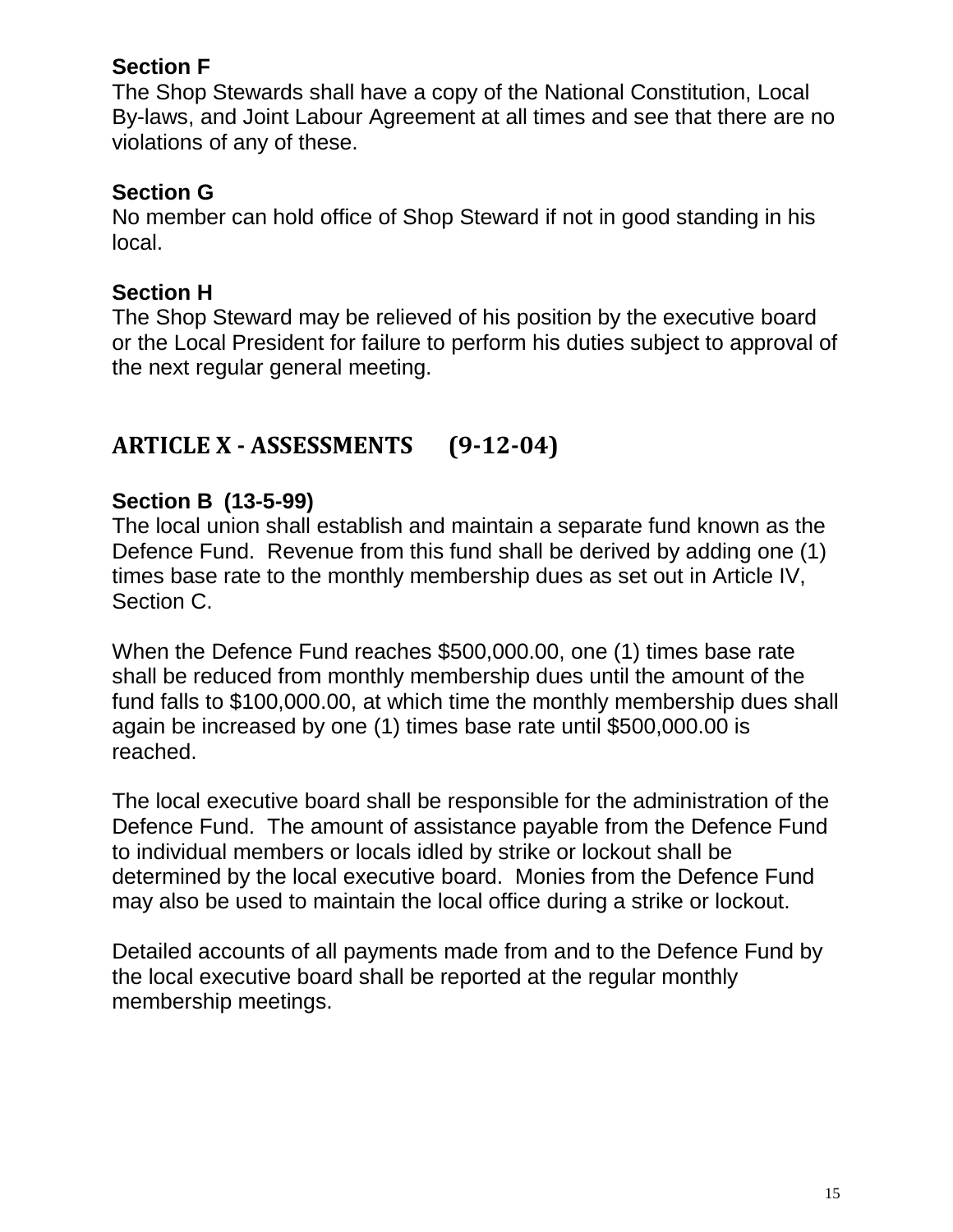# <span id="page-15-0"></span>**ARTICLE XI - AMENDMENTS**

Local union by-laws may be amended by a two-thirds majority vote at any meeting provided that notice of motion giving details of the amendment has been posted at least seven (7) day prior to the vote. All provisions of all chartered local union by-laws not contained herein shall be of no effect until approved in writing by the national executive board. The National constitution shall take precedence over these by-laws.

# <span id="page-15-1"></span>**ARTICLE XII - EXECUTIVE BOARD MEMBERS (8-3-01)**

The executive board shall consist of the officers of the local as listed in Article V, Section (A), the National Executive Board member, National Executive Board Alternate, the Chief Shop Steward and Deputy Chief Shop Stewards, all Committee members, Wage Delegates and Convention Delegates.

# <span id="page-15-2"></span>**ARTICLE XIII - SALARIES AND EXPENSES**

#### **Section A**

Should the local require any of its members to transact union business, necessitating loss of time from their regular working shift, then such members shall be paid their regular working rate for the time lost. There shall be no compensation for the loss of overtime, with the exception of the Sunday Letter.

# **Section B (9-14-16)**

Should the Local require any of its members to travel outside their town of employment to transact Local business he shall be allowed reasonable hotel expenses, plus a per diem of ninety dollars (\$90.00) in addition to his wages and travel expenses, to and from his destination. The per diem value to be reviewed by January 31st, every three years. Part days shall have a prorated per diem paid as laid out in Section D below. Extended medical coverage will be provided out of province. The member requiring such coverage will arrange for same.

# **Section C (9-12-11)**

Should a member elect to use their own vehicle in the transaction of union business, mileage will be paid at the rate paid by the PPWC - National Office. Travel by means other than public carrier will be the responsibility of the member for insurance coverage and damage.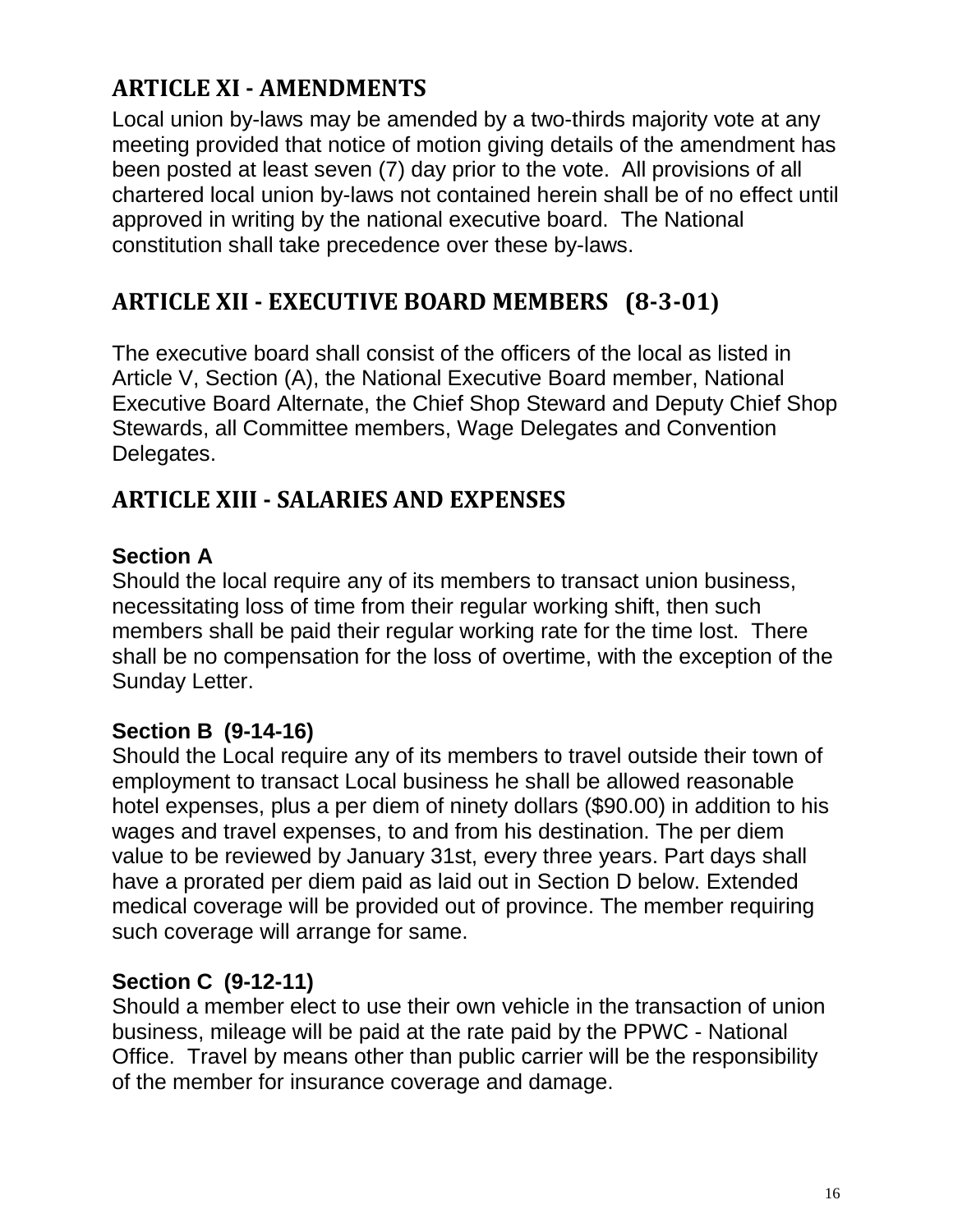# **Section D (9-12-11)**

Members officially representing the local where no lodging expenses are incurred shall receive prorated per diem of: Breakfast – 20% of full day per diem, Lunch – 30% of full day per diem, Supper – 50% of full day per diem. Where meals are supplied by the local for in-town meetings, partial per diems shall not be paid.

# **Section E (13-10-88)**

An expense voucher must be submitted, at least bi-weekly, for reimbursement.

# <span id="page-16-0"></span>**ARTICLE XIV - IN MEMORIAM**

# **Section A**

When a member of this local dies, the President, as the first order of business at the first following meeting, calls all members to their feet and they shall stand with bowed heads for one (1) minute in respect for their departed fellow member. The charter of the local shall be draped for a period of thirty (30) days, and a message of sympathy sent to the next of kin.

# **Section B (12-10-95)**

This local shall have representation at local funerals of all deceased members. Such representation, to be appointed by the President. A wreath shall be sent, the cost not to exceed three (3) times base rate. In lieu of a wreath and at the request of next of kin, a donation may be made to a charitable or non-profit organization of their choice. The donation not to exceed three (3) times base rate.

# **Section C (14-8-86)**

The President, when necessary, will make all arrangements for the disposition of a deceased member in good standing, who is without provisions for same.

# **Section D (14-8-86)**

An amount of two thousand five hundred dollars (\$2500.00) shall be paid from general funds to the beneficiary designated on the appropriate form.

# **Section E (14-8-86)**

Should the beneficiary be in question, the recipient shall be the decision of the executive board.

# **Section F (09-12-10)**

An assessment shall be placed against the Local's full membership as soon as practicable, as a percentage of each member's unit base rate, approximating the amount of the death benefit.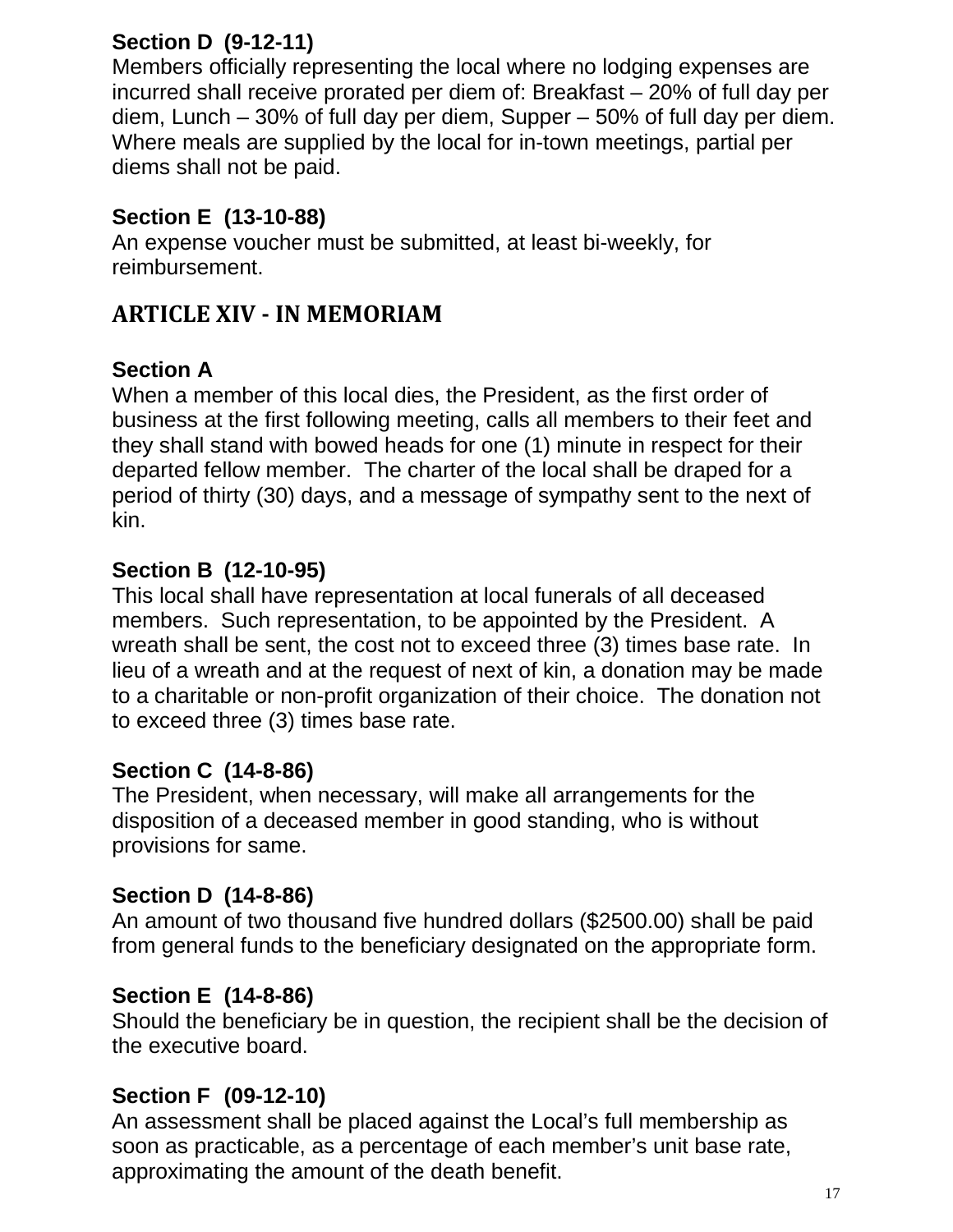# <span id="page-17-0"></span>**ARTICLE XV - RETIRED MEMBERS**

# **Section A**

All retired members shall be granted the full privileges of active members except the right to vote and to hold office. They shall pay no dues.

# <span id="page-17-1"></span>**ARTICLE XVI - GRIEVANCES**

#### **Section A**

Once a grievance has been submitted and an answer received, the further conduct of the grievance becomes the responsibility of the executive board.

#### **Section B**

For a grievance to be taken to arbitration, a majority vote of a general meeting shall be required.

# <span id="page-17-2"></span>**ARTICLE XVII - DISCIPLINE**

#### **Section A**

The local union has a right to discipline any member for a violation of the National constitution, local by-laws, decisions for regular or special membership meetings, or the working rules, only after a fair hearing and a majority vote at the local meeting.

#### **Section B**

The accused shall have all rights to the National constitution (Discipline, Section 148)

#### **Section C**

No person shall work in excess of 16 hours straight or more than 16 hours in a 24 hour period. If doing so, they shall be fined the wages in excess of 16 hours.

#### **Section D**

The executive board shall have the power to summon in writing, any member of the local to appear before it, or before any committee, subject to Section 148 of the National constitution, refusal to obey this summons will result in a fine of not more than \$50 nor less than \$5.

# <span id="page-17-3"></span>**ARTICLE XVIII - MEMBER SERVICES (13-9-01)**

# **Section A**

It is the intention of the local to promote the social interaction of its membership by holding an annual Christmas Dinner and Dance.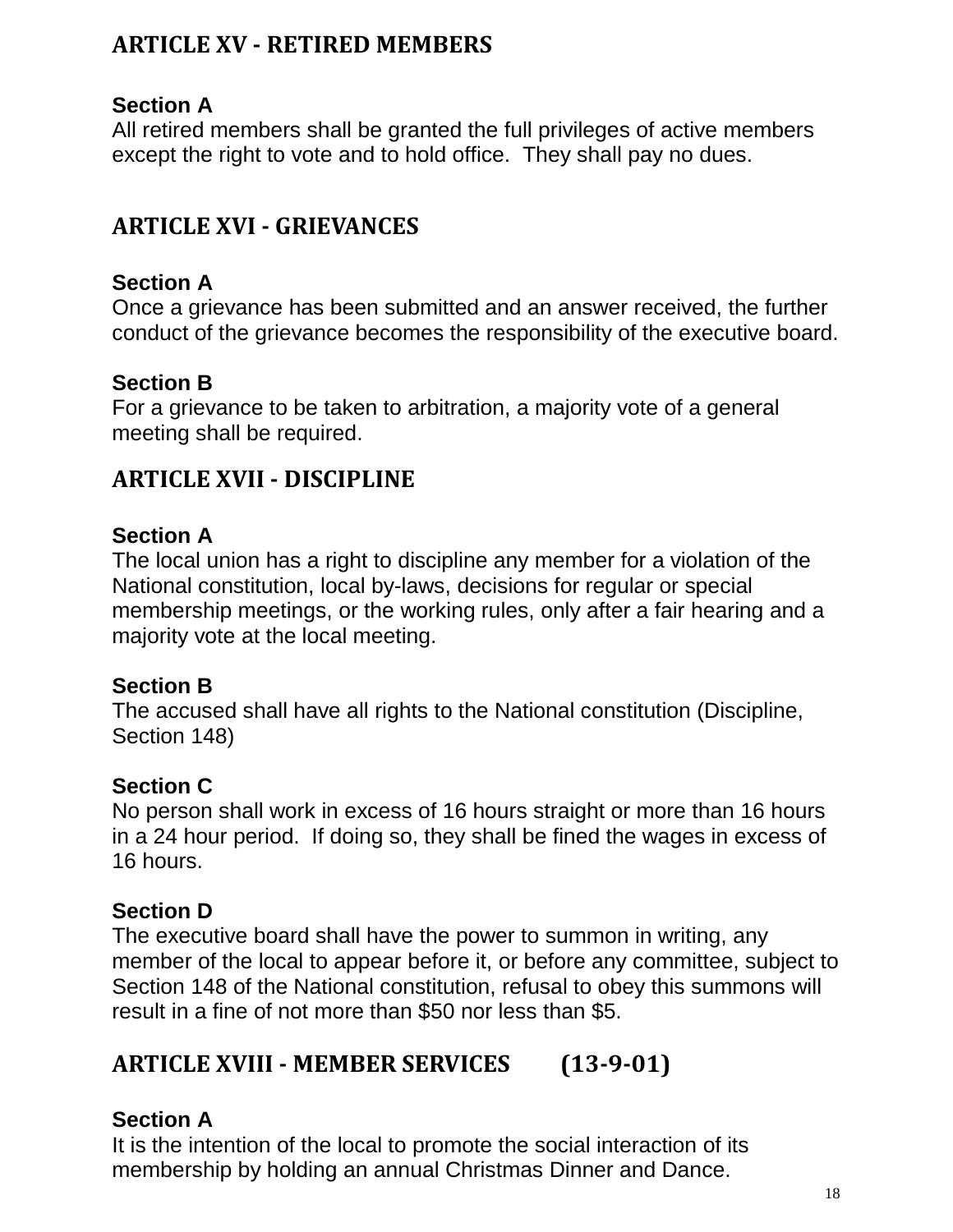# **Section B**

It is the intention of the local to celebrate the achievements of workers by holding an annual family picnic on the first Monday in September (Labour Day).

# **Section C**

At each monthly general meeting, a draw will be held, of members in attendance, for a jacket bearing the local's crest.

# **Section D**

At each monthly shop stewards' meeting, a draw will be held, of stewards in attendance, for a hat bearing the local's crest.

# **Section E**

The local shall bear the cost of a television rental for any members or retired member confined to a short term care facility (eg. Hospital, Hospice, Rehab Clinic) for the duration of their stay.

#### **Section F (12/9/18)**

The Local shall provide to members on Long Term Disability, as of November 30th of each year, a \$150 grocery voucher. Bylaw to be reviewed every three (3) years.

#### **Section G**

Local 9 shall establish an Education Fund for the purpose of paying for educational opportunities that are deemed appropriate and beneficial to Local 9 and the general membership.

Monies for the fund shall be provided from employer contributions as negotiated.

# **Section H (13-5-04)**

It is the intention of the Local to promote the social interaction of its membership by holding an annual golf tournament.

# **Section I (16-03-16)**

a) Local 9 shall make available 3 (three) \$1500 financial awards to students who are enrolled in full time classes of a post-secondary institution in Canada. These awards are open to all students in any program of study; academic, technical, arts or the trades, who are members, or the spouse, dependant, or grandchild of a member of PPWC Local 9.

b) To be considered for the award an applicant must write a short essay on the benefits of unionism.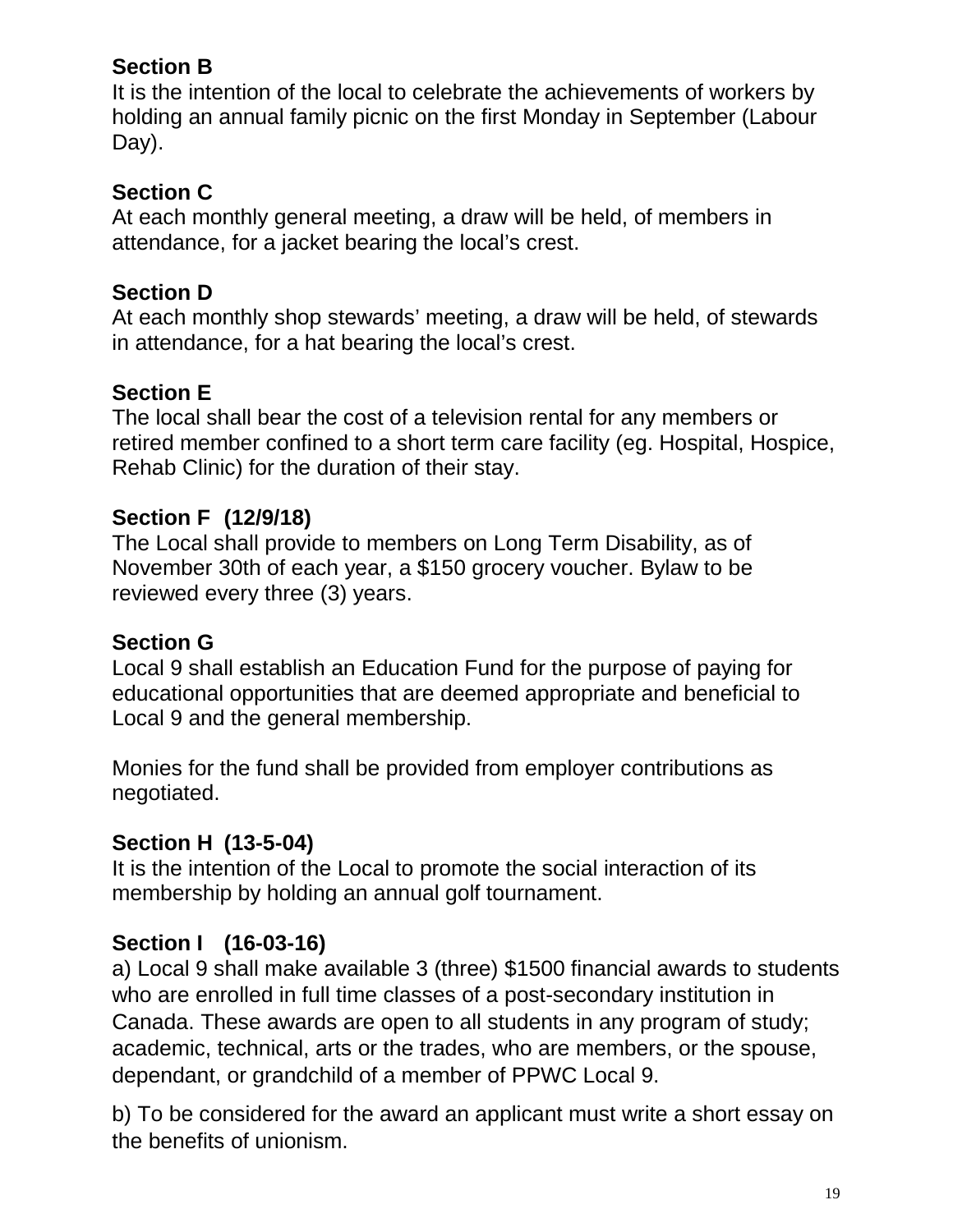c) A committee will be struck in house, to decide upon the recipients of the awards.

d) One of the awards to be given will be in honour of long-time Local President Len Shankel, and will be known as the Len Shankel Continuing Education Award.

# **Section J (11-11-04)**

Local 9 shall annually donate two bursaries of \$1500 each to students attending the University of North British Columbia. Open to all students enrolled in any program of study at UNBC who are members, or the spouse, son, daughter or grandchild of a member of PPWC Local 9.

# **Section K (31-03-14)**

The Local shall purchase and lay a wreath in memoriam each Remembrance Day and National Day of Mourning for Injured Workers.

# **Section L (11-08-05)**

At each monthly general meeting, a draw will be held, of members in attendance, for one pair of dance tickets to the annual Christmas Dinner and Dance. No member's name shall be drawn more than once in each calendar year.

# **Section M (16-03-16)**

This section deleted.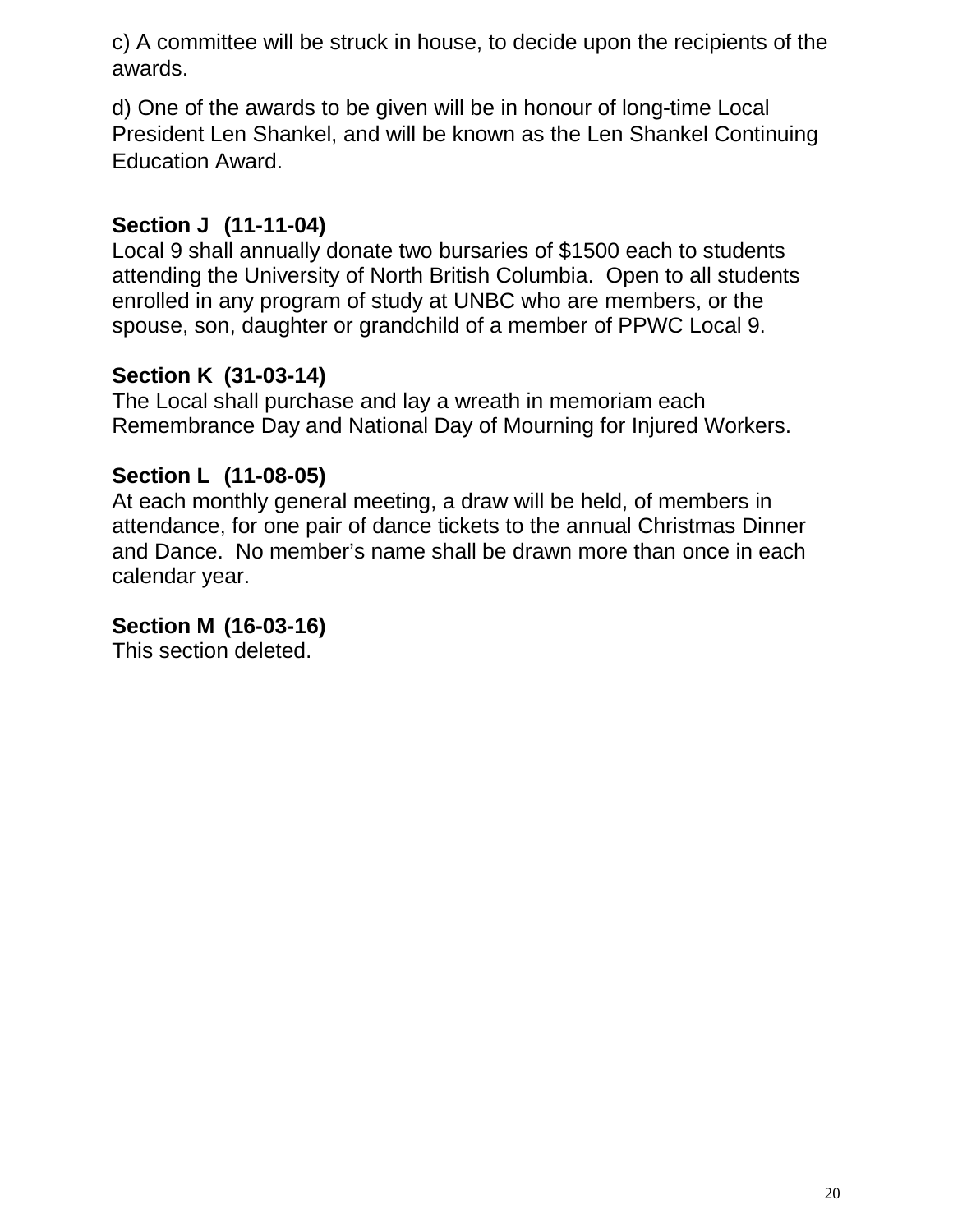# <span id="page-20-0"></span>**AMENDMENTS TO LOCAL 9 BY-LAWS**

| Amendment to Article IV, Sub-section c  22 April 1968       |  |
|-------------------------------------------------------------|--|
| Amendment to Article III, Sub-section c  22 April 1968      |  |
| Amendment to Article VI, Sub-section a  22 April 1968       |  |
| Amendment to Article VI, Sub-section c  22 April 1968       |  |
| Amendment to Article IV, Sub-section b 10 October 1968      |  |
| Amendment to Article IV, Sub-section c 13 March 1969        |  |
| Amendment to Article IV, Sub-section d  10 April 1969       |  |
| Amendment to Article IV, Sub-section d  10 April 1969       |  |
| Amendment to Article IV, Sub-section c9 May 1969            |  |
| Amendment to Article V, Sub-section a 9 November 1972       |  |
| Amendment to Article VI, Sub-section a 9 November 1972      |  |
| Amendment to Article XIII, Sub-section b 14 February 1974   |  |
| Amendment to Article XIV, Sub-section b12 September 1974    |  |
| Amendment to Article IV, Sub-section c 12 June 1975         |  |
| Amendment to Article XIII, Sub-section b February 1976      |  |
| Amendment to Article XIII, Sub-section c12 February 1976    |  |
| Amendment to Article VIII, Sub-section c12 February 1976    |  |
| Amendment to Article VIII, Sub-section d12 February 1976    |  |
| Amendment to Article XIII, Sub-section c10 December 1981    |  |
| Amendment to Article XIII, Sub-section d10 December 1981    |  |
| Amendment to Article XIV, Sub-section d10 December 1981     |  |
| Amendment to Article IV, Sub-section c10 March 1983         |  |
| Amendment to Article XI, Sub-section d8 December 1983       |  |
| Amendment to Article XII, Sub-section a8 December 1983      |  |
| Amendment to Article VIII, Sub-section a10 May 1984         |  |
| Amendment to Article VIII, Sub-section b10 May 1984         |  |
| Amendment to Article XIV, Sub-section c14 August 1986       |  |
| Amendment to Article XIV, Sub-section d14 August 1986       |  |
| Amendment to Article XIV, Sub-section e14 August 1986       |  |
| Amendment to Article XIV, Sub-section f14 August 1986       |  |
| Amendment to Article IV, Sub-section h9 April 1987          |  |
| Amendment to Article XIII, Subsection e 13 October 1988     |  |
| Amendment to Article V, Sub-section I 11 October 1990       |  |
| Amendment to Article VI, Sub-section a10 February 1994      |  |
| Amendment to Article V, Sub-section a10 February 1994       |  |
| Amendment to Article V, Sub-section f 10 February 1994      |  |
| Amendment to Article V, Sub-section h10 February 1994       |  |
| Amendment to Article VI, Sub-section c10 February 1994      |  |
| Amendment to Article VI, Sub-section I10 February 1994      |  |
| Amendment to Article X, Sub-section a10 February 1994       |  |
| Amendment to Article XIII, Sub-section b10 February 1994    |  |
| Amendment to Article XIV, Sub-section b12 October 1995      |  |
| Amendment to Article III, Sub-section c9 May 1996           |  |
| Amendment to Article X, Sub-section b13 May 1999            |  |
| Amendment to Article IV, Section c10 June 1999              |  |
| Amendment to Article VII, Section c9 March 2000             |  |
|                                                             |  |
| Amendment to Article XIII, Sub-section c 8 March 2001       |  |
| Amendment to Article VII, Section h8 February 2001          |  |
| Amendment to Article IV, Section c 12 April 2001            |  |
| Amendment to Article VIII, Section d  . 13 September 2001   |  |
| Amendment to Article XVIII, Sections a - f13 September 2001 |  |
| Amendment to Article V, Section e 11 October 2001           |  |
| Amendment to Article VI, Section d 11 October 2001          |  |
| Amendment to Article VIII, Section d11 October 2001         |  |
| Amendment to Article IV, Section h10 January 2002           |  |
| Amendment to Article IV, Section C 10 April 2003            |  |
| Amendment to Article VII, Section I 10 April 2003           |  |